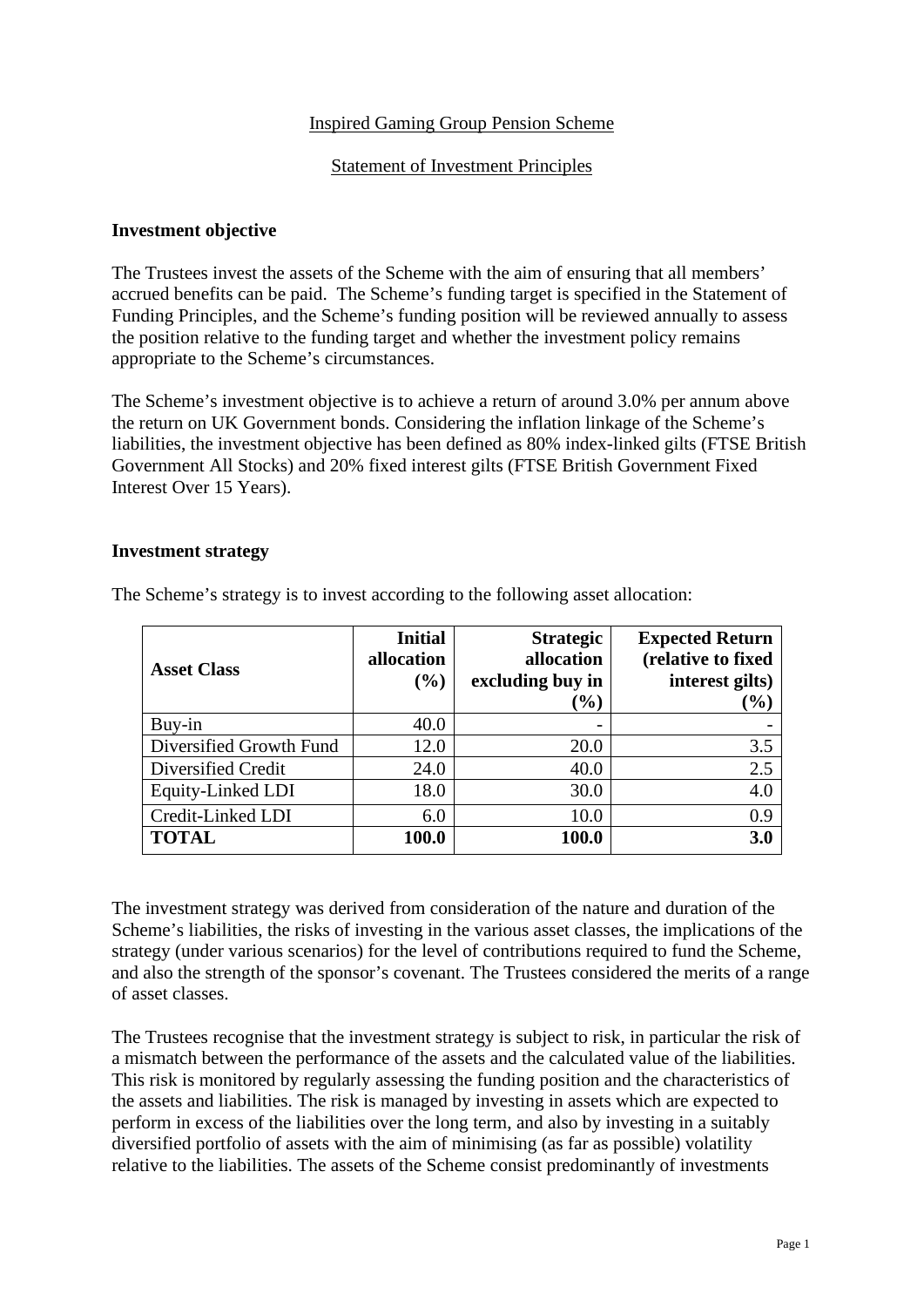admitted to trading on regulated markets.

## **Investment mandate**

The investments are made through a platform provider, who acts as the investment manager. With advice, the Trustees will select underlying funds from the platform to implement the chosen strategy. The platform provider will be responsible for:

- Investing in the chosen underlying funds in the proportions agreed by the Trustees, adjusted as necessary from time to time;
- Providing the Trustees with quarterly performance reports and asset valuations;
- Providing any initial asset transition plan for the investment consultant to review; and
- Asset rebalancing and meeting cashflow requirements upon Trustee instruction

The Trustees have appointed Mobius Life as the platform provider. The investment strategy and underlying funds are summarised in the table below. Custody is undertaken within each pooled fund.

| <b>Fund</b>               | <b>Asset Class</b> | <b>Benchmark</b> | <b>Fund Fees</b> | <b>Platform</b>  |
|---------------------------|--------------------|------------------|------------------|------------------|
|                           |                    | allocation -     | $(\%$ p.a.)      | Fees $(\%$ p.a.) |
|                           |                    | excluding buy in |                  |                  |
|                           |                    | $(\%)$           |                  |                  |
| <b>BlackRock</b>          | Diversified        | 20               | 0.55             | 0.05             |
| Dynamic                   | Growth Fund        |                  |                  |                  |
| Diversified Growth        |                    |                  |                  |                  |
| Fund                      |                    |                  |                  |                  |
| <b>BlackRock Fixed</b>    | Multi-Asset        | 20               | 0.50             | 0.05             |
| Income Global             | Credit             |                  |                  |                  |
| <b>Opportunities Fund</b> |                    |                  |                  |                  |
| <b>JP</b> Morgan          | Multi-Asset        | 20               | 0.40             | 0.05             |
| Unconstrained             | Credit             |                  |                  |                  |
| <b>Bond Fund</b>          |                    |                  |                  |                  |
| <b>BMO</b> Equity-        | <b>LDI</b>         | 30               | 0.30             | 0.075            |
| Linked LDI                |                    |                  |                  |                  |
| <b>BMO</b> Credit-        | <b>LDI</b>         | 10               | 0.30             | 0.075            |
| Linked LDI                |                    |                  |                  |                  |

The Liability Driven Investing ("LDI") allocation aims to provide a hedge against the interest rate and inflation rate sensitivity of the Scheme's liabilities on a technical provisions basis. On a Technical Provisions basis, the Scheme aims to have an interest rate and inflation risk hedging level of 85%, including the buy in. The Equity-Linked and Credit- Linked LDI may deviate from the target allocation due to market movements. It may not be appropriate to rebalance the assets as doing so would impact the hedge ratio. The Trustees monitor and rebalance (where possible) the Scheme's asset allocation excluding LDI and the Buy-in.

All decisions about the day-to-day management of the assets have been delegated to the fund managers via a written agreement. This delegation includes decisions about:

• Realisation of investments: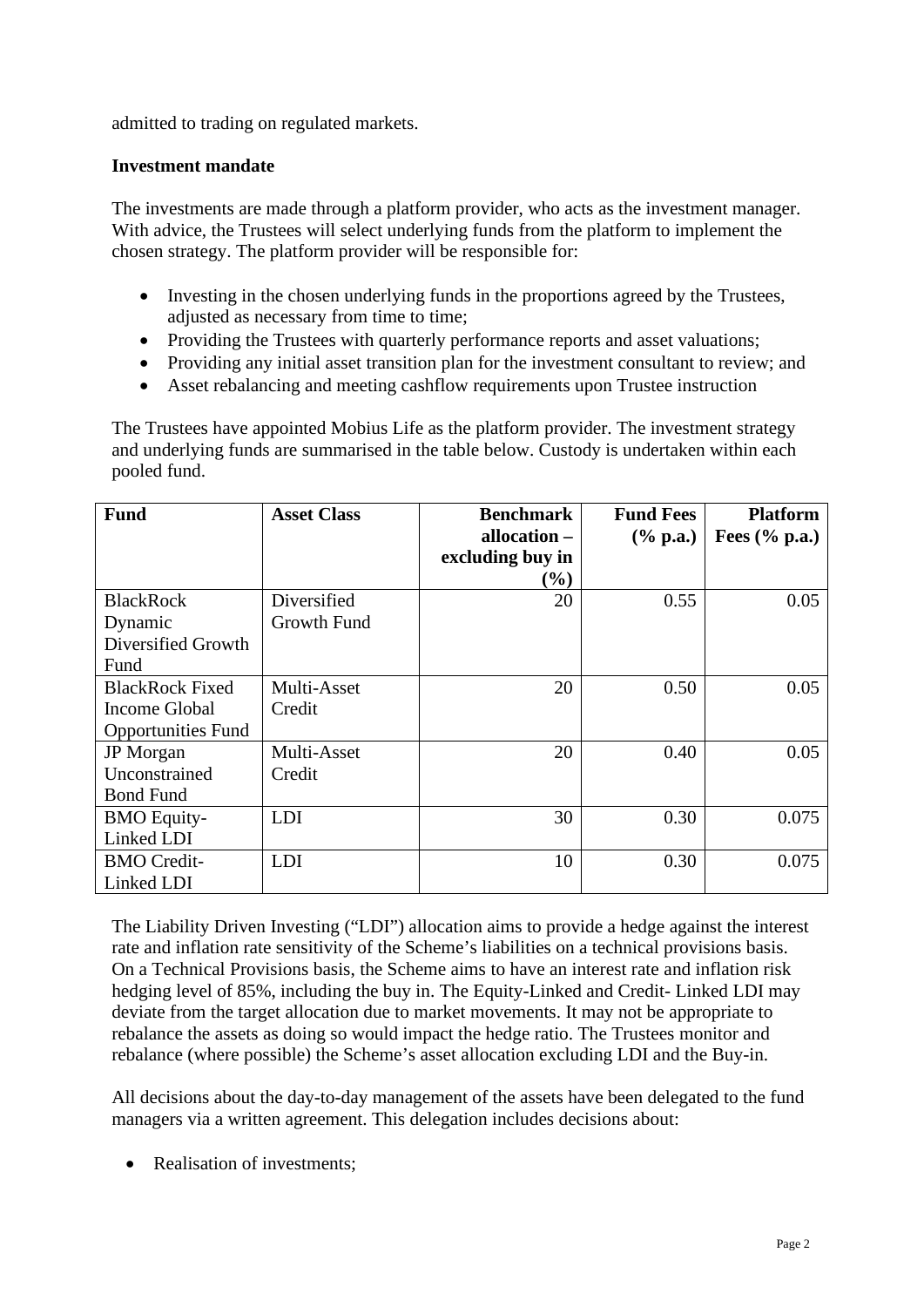- Social, environmental and ethical considerations in the selection, retention and realisation of investments;
- The exercise of rights (including voting rights) attaching to the investments.

The Trustees take fund managers' policies in the above respects into account when selecting and monitoring managers. The fund managers are expected to exercise their powers of investment with a view to giving effect to the principles contained within this statement, so far as reasonably practicable.

The LDI fund manager's remuneration is based upon the value of the liabilities hedged. All other fund managers' remuneration is based upon a percentage value of the assets under management. The fees have been negotiated to be competitive.

As the Scheme's assets are invested in pooled vehicles, the custody of the holdings is arranged by the fund managers. The custodian provides safekeeping for the assets, and performs all associated administrative duties such as the collection of dividends.

### **Investment Manager Monitoring and Engagement**

The Trustees monitor and engage with the Scheme's investment managers and other stakeholders on a variety of issues. Below is a summary of the areas covered and how the Trustees seek to engage on these matters with investment managers.

The Trustees have received training on Environmental, Social and Governance factors and how these can materially impact the Scheme's performance. In addition, the Trustees have received information from their investment advisers on how the Scheme's current investment managers incorporate Environmental, Social and Governance factors in their investments process. The Scheme's Investment Adviser will periodically monitor and subsequently notify the Trustees if the investment manager's approach to Environmental, Social and Governance factors deviate from their policies and framework.

### **Employer-related investments**

The Trustees' policy is not to hold any employer-related investments as defined in the Pensions Act 1995 and the Occupational Pension Schemes (Investment) Regulations 2005.

### **Direct investments**

Direct investments, as distinguished by the Pensions Act 1995, are products purchased without delegation to a fund manager through a written contract. When selecting and reviewing any direct investments, the Trustees will obtain appropriate written advice from their investment advisers.